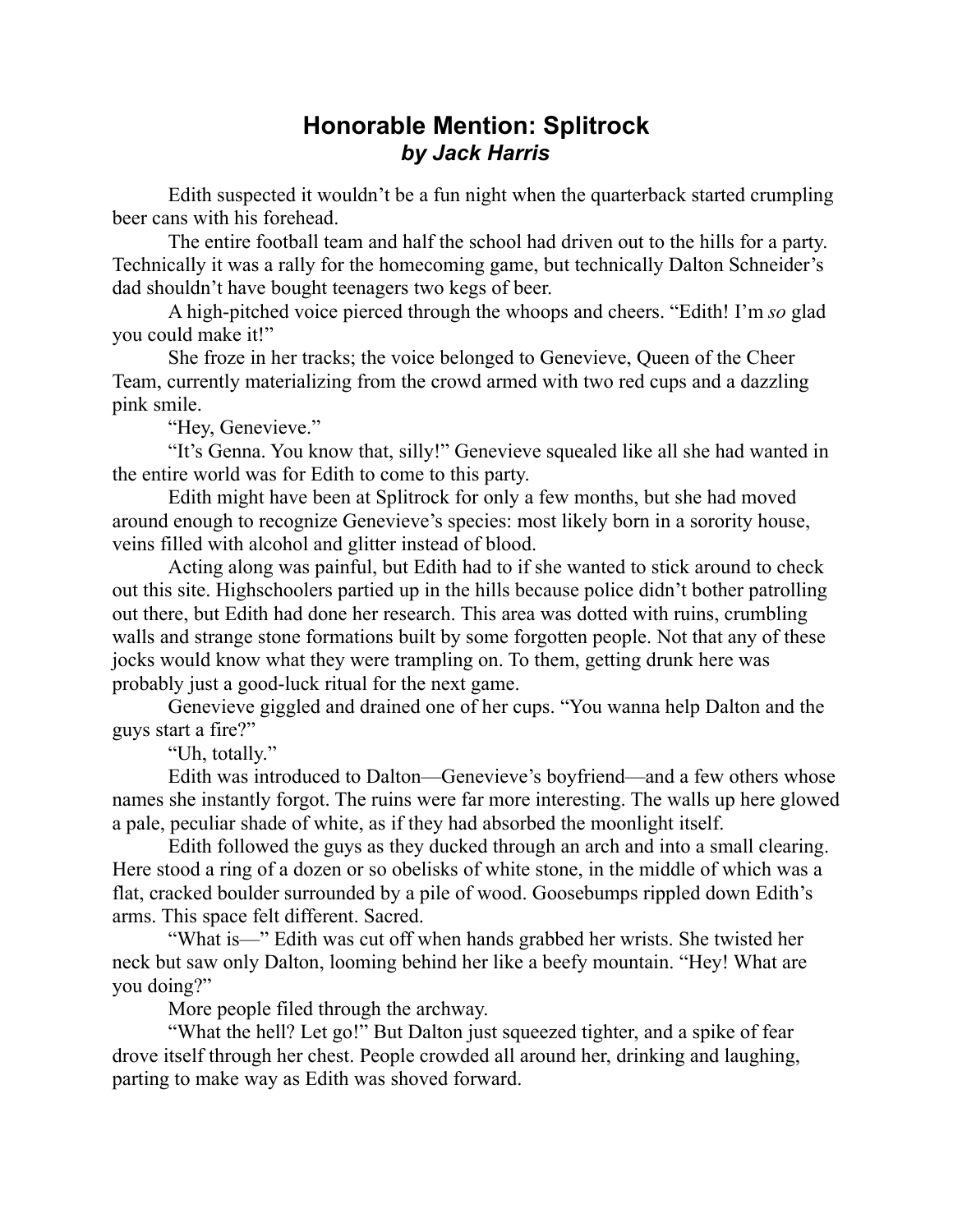She tried to twist her hands, but Dalton's grip was like cement. When she looked back up, she saw the boulder, the wood, and Genevieve, dazzling smile replaced with a sneer.

Edith cried out as she was shoved forward again. Nothing was making sense. She wasn't sure if she was being kidnapped or forced into some weird drinking game.

Genevieve rolled her eyes. "Tie her up."

More football guys appeared with rope. The panic swelled to bursting as Edith was lifted off her feet and unceremoniously dumped onto the boulder, directly over the split in its smooth face. "Let me go, you animals! What the hell!"

Laughter in the crowd; everyone was watching her now, eager and hungry.

Genevieve shushed them with a raised hand.

"See, that's your problem, Edith. You don't know us at all, but you've already decided who we are. The sweaty football players. The slutty, stupid cheerleaders."

Some boos and jeers from the crowd.

"I guess you consider it beneath you, but Splitrock High has been the state champion in football ten years running. You think that's luck?" She snorted. "Please. Only idiots rely on luck. If you're smart, you make your own."

Edith wriggled against the ropes. A creeping, terrible thought whispered in the back of her head. "Let me go, Genna. Please. I don't know what you're talking about."

"You're the one who's been obsessed with this place ever since you moved here. That's why you think you're better than us, right?"

"These are just old ruins."

"Ruins that used to belong to the Green People, or the Hidden Children, or whatever you want to call them. In fact, they still do."

"You're crazy."

Genevieve shrugged. "I'm a winner. I'm getting a full ride to Stanford on cheer because I made sure to dance in front of their recruiter every year at the State game. Oh, and because I'm class valedictorian, asshole. But why did we make it to State in the first place?"

The dread was whispering louder now. Edith's mouth was too dry to answer.

"The Fairy Folk demand sacrifice in return for miracles. And these boys need all the miracles we can get."

"Hey," Dalton whined, but Genevieve kissed him on the cheek.

"Bring me the gas, babe."

The spike of fear twisted in Edith's chest. "What? No, Genna, you can't. Please. Please let me go."

"Oh, calm down. You're not going to die, just ... go somewhere else. We think. You know, Edith," Genevieve said, fishing a pink lighter from her jeans shorts, "in a way, your being such a bitch made our choice easier. At least we didn't have to give them one of our friends this year."

It didn't matter then how much Edith cried, how keenly she felt her world ending, how loudly she screamed at them to stop. It didn't matter, because the dancing light of the yellow and blue and green fire swallowed her vision and drowned out her sobs with the